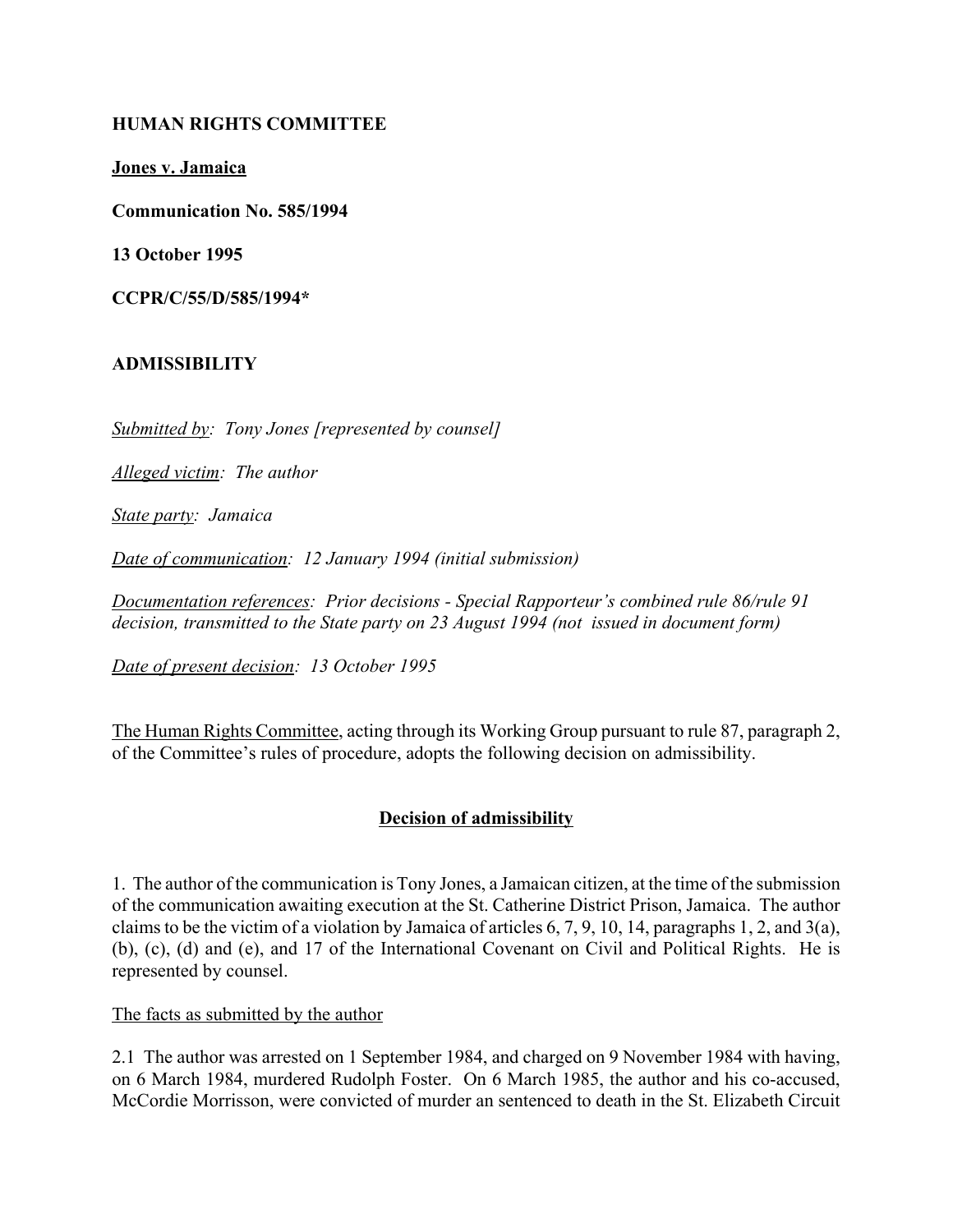Court, Jamaica. The Court of Appeal of Jamaica refused the author's application for leave to appeal on 6 July 1987. His application for special leave to appeal to the Judicial Committee of the Privy Council was dismissed on 22 July 1991. With this, it is submitted, all available domestic remedies have been exhausted. On 16 May 1995, the author's death sentence was commuted to one of life imprisonment.

2.2 At trial, the case for the prosecution rested mainly on the identification evidence of one Canute Thompson. He testified that, in the late evening of 6 March 1984, he had seen the author and two men attack the deceased. This witness stated that he had heard the author say to the deceased "Stand up, or else a kill you blood clat", and that he had seen the author fire three out of a total of four shots at the deceased, who was running towards the witness. Furthermore, the witness testified that, during the assault, he had seen the author's face on more than one occasion: he firstly saw the author's side and then saw him full faced for a period of 5 to 30 seconds. The witness stated that a bright street light had permitted him to recognise the author's face and that he had also recognised the author's voice. Thompson indicted that he had known the author for roughly 16 or 17 years, but conceded that the last time he had seen the author had been two years before.

2.3 At the trial, the defence challenged the credibility of the testimony of Thompson, on the ground that he had held a grudge against the author. The reason for the hostility was a dispute over some political issue which had resulted in a fight between Thompson on the one hand, and Morrisson and the author on the other hand. The author claimed that subsequently, Thompson had informed the foreman at the work site where they all worked, and that he and Morrisson had subsequently been dismissed from their employment. It was alleged that after this incident, Thompson had threatened the author. The latter made an unsworn statement from the dock denying any knowledge of the murder.

# The complaint

3.1 Counsel alleges a violation of article 9, paragraphs 2, 3 and 4, of the Covenant. He notes that the author was arrested on 1 September 1984 by the Denham Town Police in Kingston, was then transferred to Santa Cruz Police Station for about two weeks and then again transferred to Black River Police Station. The author claims that during all this time in detention he did not know what charges he faced and that every time he asked a police office he was ignored. It was only on about 9 November 1984 that he was informed that he was charged with murder and that he was cautioned 1/. It is thus submitted that the author was detained for two months before being formally cautioned. Counsel adds that the author spent more than 6 months in police detention before his trial. The author moreover states that after his arrest, he was detained in handcuffs night and day for at least two weeks, until he showed his handcuffs to a Police Superintendent, who removed them.

3.2 Counsel further submits that there were serious weaknesses in the identification evidence, namely, that identification occurred at night under insufficient lighting conditions and that Canute Thompson had only a limited opportunity to get a front view of the assailant. Counsel further submits that the witness observed the deceased and the three attackers from a distance of one and three-quarter chains, although when he purported to recognise the author, he was at a distance of about a chain from him, and that the periods of sightings of the author's face were respectively 5 seconds, 3 seconds and 30 seconds.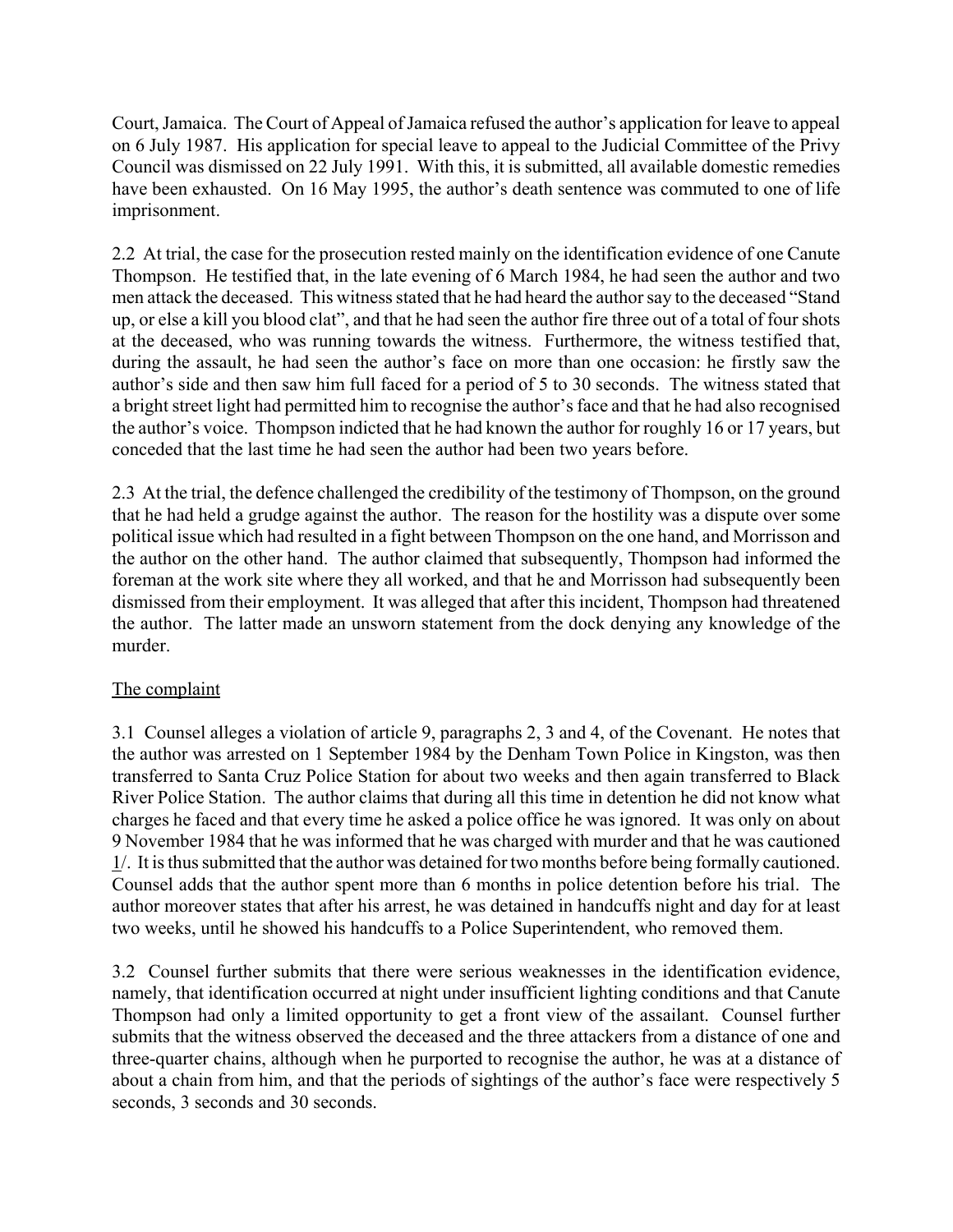3.3 Counsel notes that the author was not placed on an identification parade; he submits that in a case in which the prosecution relies solely upon identification evidence, an identification parade must be held.

3.4 As to the trial, counsel submits that the trial judge failed to direct the jury properly about the dangers of convicting on identification evidence alone, especially when the witness only had had a limited opportunity to observe the assailant and when no corroborative or supporting element for the identification had been adduced. The identification issue was before the Judicial Committee of the Privy Council, which, however, refused to give leave to appeal; counsel argues that, in view of the fact that the Privy Council limits the hearing of appeals in criminal cases to cases where, in its opinion, some matter of constitutional importance has arisen or where a "substantial injustice" has occurred, its jurisdiction is far more restricted than that of the Human Rights Committee.

3.5 Counsel further claims that the trial judge violated his obligation of impartiality in the method by which he dealt with the evidence of a possible grudge held by the witness. In this context, counsel alleges that the judge misdirected the jury in that he said that it had not been suggested to Thompson in cross-examination that he bore malice towards the author.

3.6 It is further submitted that the trial judge should have discharged the initial jury, since during the course of the trial one juror was seen talking to a member of the deceased's family. Counsel adds that the trial judge questioned this juror in the presence of the entire jury; the juror denied that the conversation had taken place, but, as a result of the questioning, the jury appeared to show signs of annoyance and hostility towards the author.

3.7 Counsel submits that the author did not receive adequate legal representation. In this contest, he alleges that prior to the start of the trial, the author had only one brief interview of 15 to 20 minutes with his legal aid attorney, approximately ten weeks after his arrest. During the trial, the author was represented by a new defence counsel, with whom he had no previous interview.

3.8 Counsel further claims that the author was threatened by police officers that if any witnesses came forward to give evidence on his behalf, they would also be imprisoned. It is stated that, as a result, no witnesses were traced or called by the author's attorney.

3.9 It is further submitted that the author did not have adequate time for the preparation of his defence, nor was his defence properly prepared. In this context, counsel points out that Thompson made reference to a potential witness for the defence. Counsel indicates that this potential witness might have been prepared to give evidence on the point that Thompson and the author had been involved in a fight and that for this reason Thompson had a grudge against the author.

3.10 With regard to the preparation of the appeal, counsel also contends that the author was denied adequate time and facilities, because he had not met his representative for the appeal at any time before the application for leave to appeal was made.

3.11 Counsel claims that the author was not given a fair and public hearing by the Court of Appeal, because, as stated in a letter from appeal counsel to the author, his case, in particular on the grounds of identification, was not fully argued in the Court of Appeal on 6 July 1987. Counsel indicates that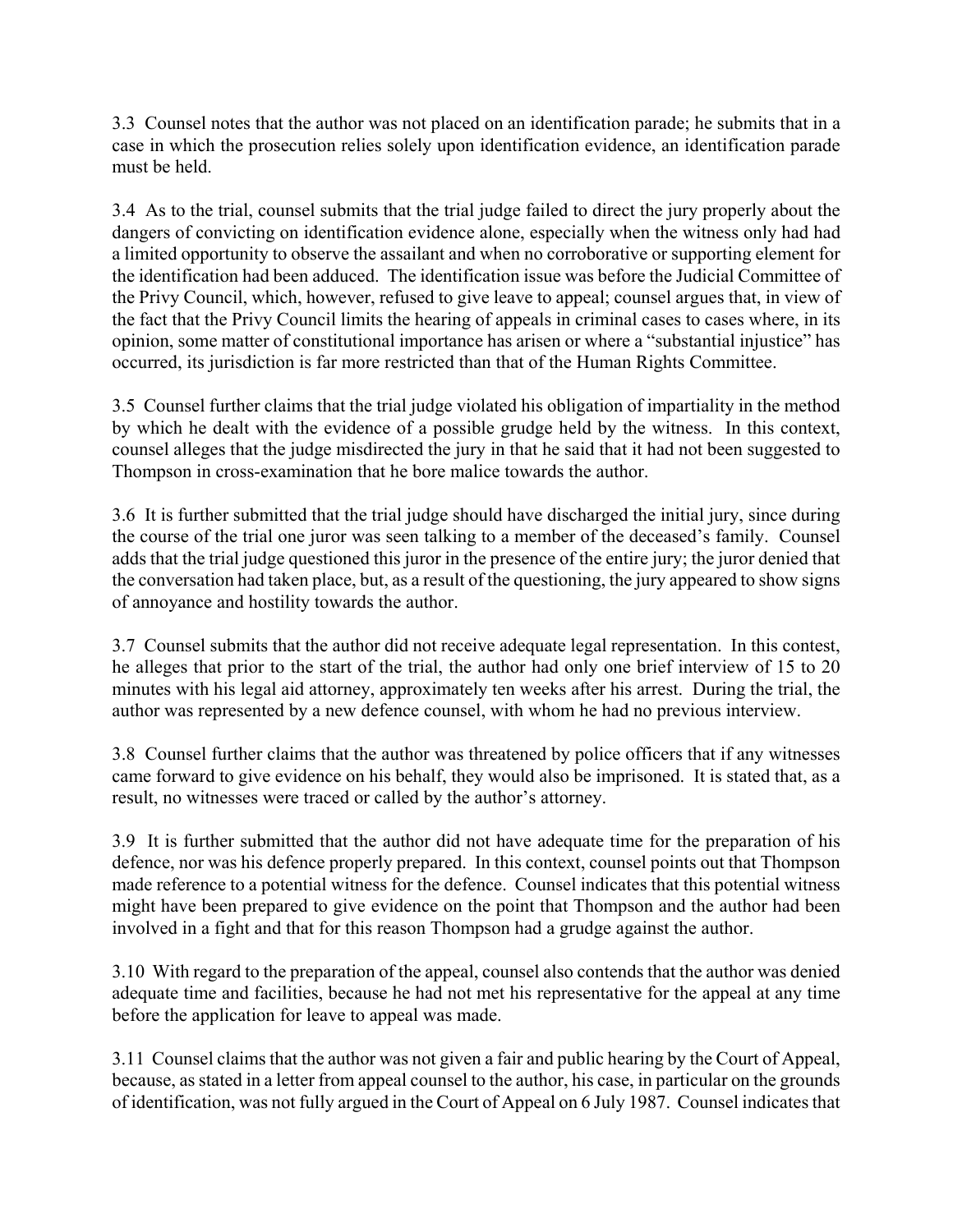the author's case was heard prior to two leading cases  $2/$ .

3.12 It is also submitted that the author's case was not reviewed without undue delay by the Court of Appeal. In this context, counsel points out that the lapse of time between 11 March 1985, when the author's trial attorney filed the grounds of appeal, and 6 July 1987, when the appeal was heard, was nearly 26 months.

3.13 It is argued that the facts mentioned above constitute a violation of article 14, paragraphs 1, 2, 3(a), (b), (c), (d) and (e), of the Covenant. In view of the above, it is also submitted that the imposition of a sentence of death upon the conclusion of a trial in which the provisions of the Covenant have been violated, constitutes a violation of article 6, paragraph 2, of the Covenant.

3.14 Counsel further claims a violation of article 10, paragraphs 1 and 2(a), of the Covenant. It is stated that after his arrest, the author was not permitted to speak to any member of his family for approximately five weeks and that he was badly beaten by police officers while in police custody. It is also claimed that during the period of over six months before trial, the author was not segregated from convicted prisoners, nor was he given separate treatment appropriate to his status as an unconvicted person. Moreover, it is submitted that physical violence was used against the author after his conviction on 19 March 1986 and that he was frequently threatened with physical violence and death. Counsel adds that, although the author has developed arthritis whilst in prison, "no treatment" has been administered.

3.15 Counsel alleges a violation of article 17, paragraph 1, of the Covenant, on the grounds that the author's correspondence has repeatedly and unlawfully been interfered with by the prison guards and that letters sent to the prison office by the author have not reached the appropriate addressee.

3.16 Counsel finally claims a violation of article 7 of the Covenant. Counsel states that the author has been detained on death row for over 10 years and argues, while referring to a judgment of the Judicial Committee of the Privy Council  $3/$ , to a Zimbabwe Supreme Court judgment  $4/$ , as well as to a decision of the European Court of Human Rights 5/, that the time spent on death row constitutes cruel, inhuman and degrading treatment or punishment. To support his claim, counsel refers to a report on the conditions in St. Catherine District Prison prepared by a non-governmental organization 6/.

3.17 It is stated that the same matter has not been submitted to another instance of international investigation or settlement.

# The State party's observations and author's comments thereon

4.1 By submission of 22 February 1995, the State party also offers comments on the merits, in order to expedite the examination of the communication.

4.2 The State party submits that the author's claim under article 9, paragraphs 2, 3, and 4, of the Covenant, is inadmissible under article 5, paragraph 2(b), of the Optional Protocol. The State party argues that there exists a remedy for the alleged violation by way of action for false imprisonment and that, until the author has sought redress for the alleged violation, this allegation should not be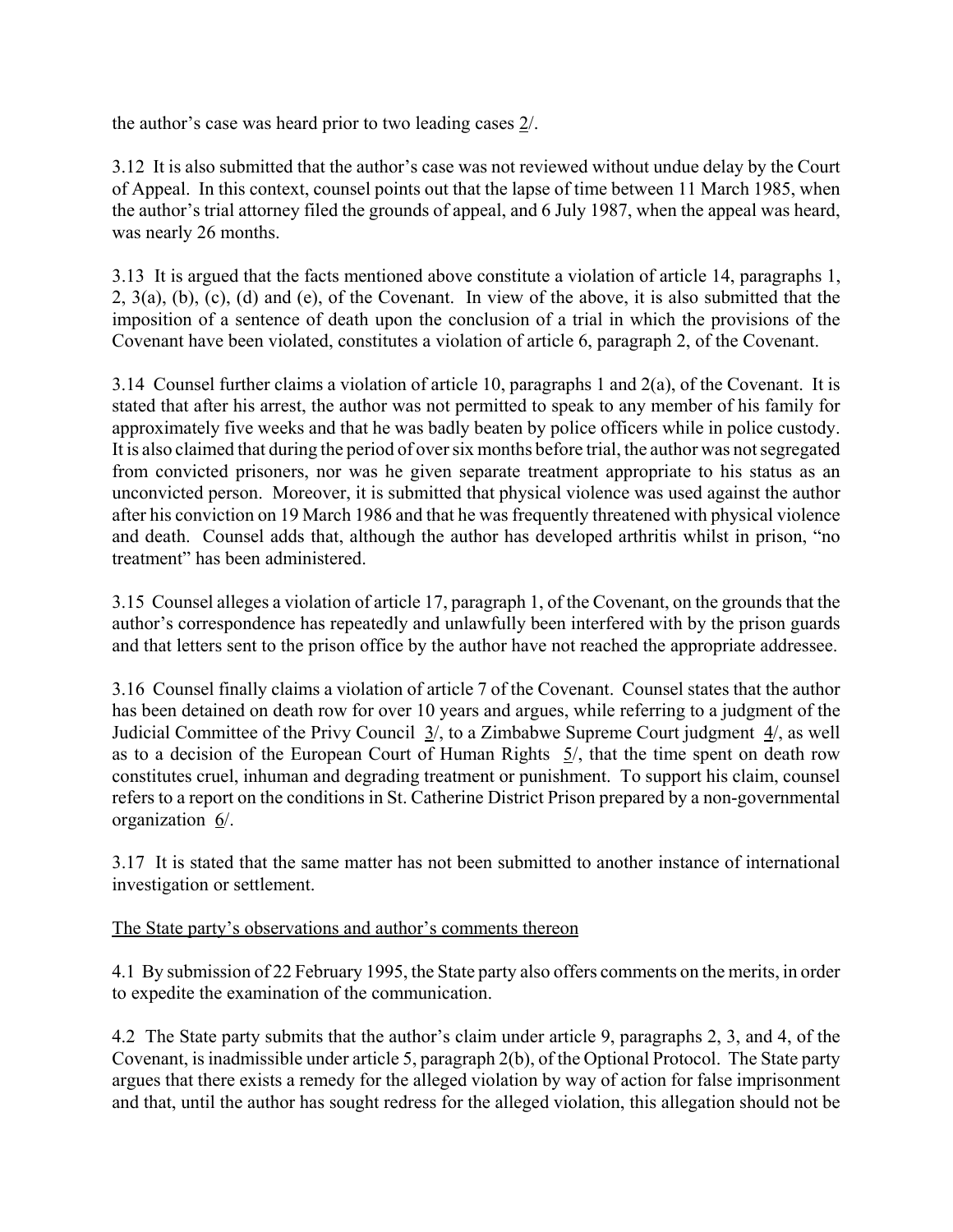examined by the Committee.

4.3 With respect to the alleged violations of article 14, paragraph 1, of the Covenant, because of the trial judge's alleged failure to display impartiality, the State party states that these issues relate to matters of facts and evidence which ought to be left to the appellate courts.

4.4 As regards the claim that the author was inadequately represented because his legal aid lawyer only conducted one brief interview with him prior to the trial and as regards the claim about the preparation of the author's defence, the State party emphasizes that it cannot be held responsible for the representation provided by a legal aid counsel once it has appointed a competent lawyer and not obstructed him in the performance of his duties. To hold otherwise would mean that the State has a greater responsibility in relation to legal aid lawyers than exists with respect to privately retained counsel.

4.5 With respect to the author's claim under article 14, paragraph  $3(e)$ , of the Covenant, the State party notes that there is no evidence that police officers threatened potential defence witnesses. It further argues that the fact that the potential witness for the defence was not called to give evidence, is not a matter which can be attributed to the State.

4.6 As to the author's complaints about his representation on appeal, the State party reiterates its view that it is not responsible for the failure of a legal aid lawyer to prepare an appeal adequately, if there has been no obstruction on the part of the State.

4.7 The State party further submits that it will investigate the allegation that the author's case, in particular on the grounds of identification, was not fully argued before the Court of Appeal. It however notes that the Judicial Committee of the Privy Council did examine the question of identification and thus rejects the allegation that there has been a breach of article 14, paragraph 5.

4.8 The State party rejects the argument that a period of nearly 26 months from the date when the appeal is filed to the hearing of the appeal constitutes undue delay.

4.9 As regards the author's claim that he was not permitted to speak to family members after his arrest for five weeks, the State party does not accept this assertion, nor does it accept the allegation that the author was not segregated from convicted prisoners prior to his trial. It however submits that the allegations of physical violence against the author since his conviction will be investigated and that inquiries will be made as to whether or not the author has received medical treatment for his arthritis.

4.10 The State party further asserts that there is no evidence that there has been a breach of article 17.

4.11 The State party finally denies that the author's detention on death row for the denounced period of time automatically amounts to cruel and inhuman treatment.

5.1 In his comments, dated 18 April 1995, on the State party's submission counsel for the author states the he wishes to have the issues of admissibility and the merits of the communication dealt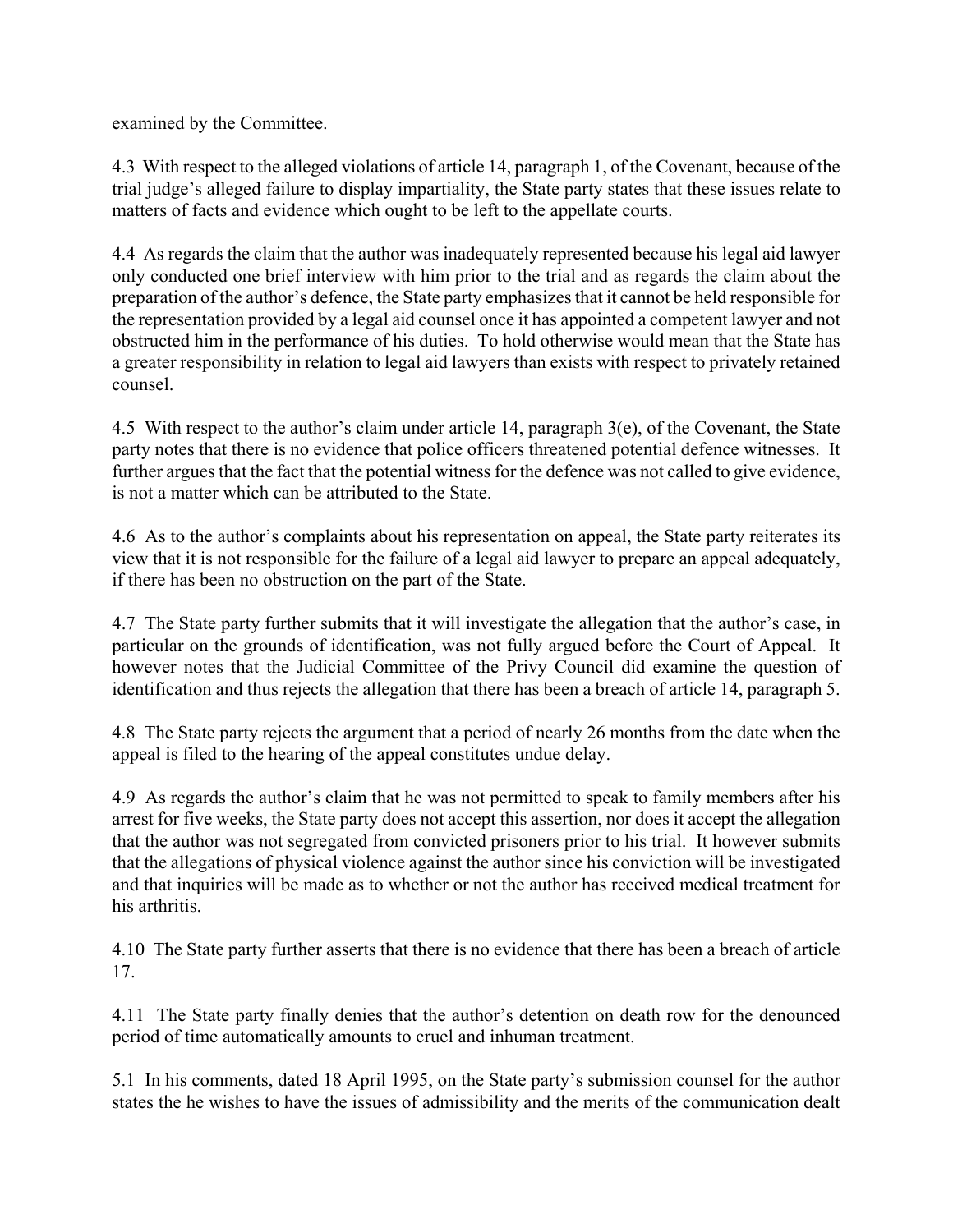with separately.

5.2 As regards the claim under article 9, counsel submits that the author was never informed by either his Jamaican lawyer or by the Ministry of Justice that a remedy of an action of false imprisonment was available to him. Counsel states that it is unclear whether any action would now be barred as falling outside the limitation period and, if not, whether legal aid would be made available to the author to pursue this remedy. Counsel contends that, if an action for false imprisonment were not now open to the author and if legal aid were not made available to him, his claim under article 9 should be declared admissible. If the Committee were to decide that a domestic remedy is still available to the author and that his claim is therefore inadmissible, counsel requests the State party to make an undertaking to the author through the Committee that his application will not be met by a defence of limitation and that he will be granted legal aid.

5.3 With regard to his claim under article 14, the author repeats that he only met with his legal aid attorney for 20 minutes, on one occasion, 10 weeks after his arrest. It is submitted that the State party is to be held accountable for the representation provided to the author.

5.4 The author also repeats that he was threatened by police officers that if anyone came forward to give evidence on his behalf, he would also be imprisoned. In addition, the author reiterates that he wanted one potential witness to give evidence on his behalf, but the latter was not called at the trial. It is alleged that it is common practice in Jamaica to pay witnesses to give evidence and that the author was unable to provide the necessary funds. In this respect, it is submitted that the State party is responsible for a judicial system which condones the payment of defence witnesses by defendants prior to them being prepared to give evidence.

5.5 With regard to the author's representation on appeal, counsel points out that the author met with his lawyer only once, that he was not informed of the grounds of appeal until after the appeal had been dismissed and was therefore not able to have any personal input into the appeal. The only contact the author had with his counsel after the appeal was a single undated letter informing him, inter alia, that there was "nothing further (that) can reasonably (be done)" save for petitioning for mercy.

5.6 Counsel points out that the abovementioned letter also indicated that there was no merit in the author's appeal, since the issue was one of identification and the witness said that he had clearly identified the author, which was a matter for the jury to decide. Counsel contends that it is thus implicit from this letter that neither the issue of identification, nor a potentially arguable part of law, was fully or properly argued before the Court of Appeal.

5.7 As to the claim of undue delay, counsel refers to the decision of the Privy Council in Pratt and Morgan v. Jamaica, where it was held that "the aim should be to hear a capital appeal within 12 months of conviction".

5.8 With regard to the author's allegation that he had no contact with any member of his family for five weeks after his arrest, it is stated that he was moved twice during the first two months of his incarceration, and that his family was uncertain of his whereabouts and did not visit him.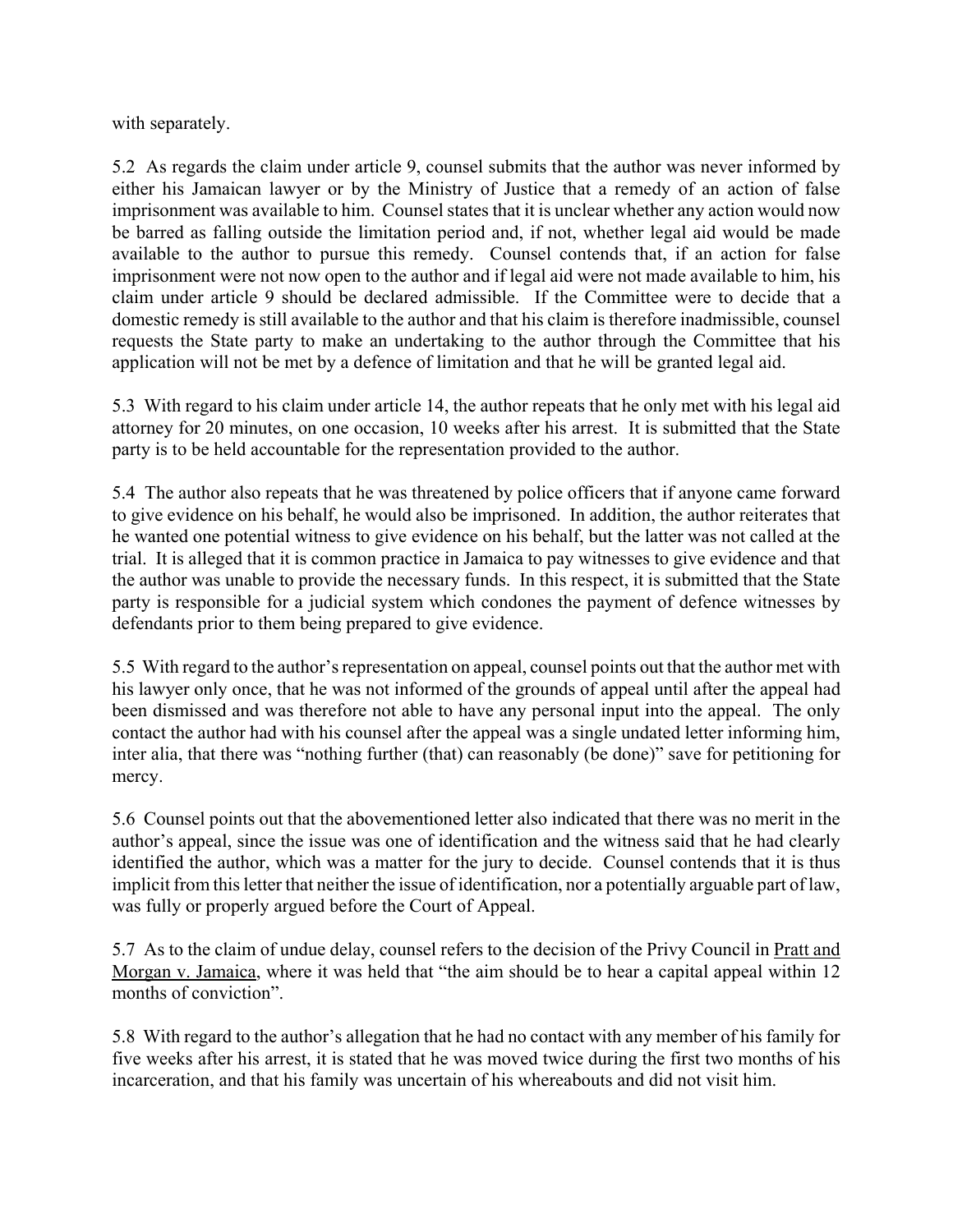5.9 Counsel argues that the State party has been well aware of incidents of physical violence perpetrated against the author throughout his incarceration. In this context, counsel refers to a letter from the Parliamentary Ombudsman, dated 9 November 1989. It is submitted that in respect of the particular assault complained of at that particular time 7/, the author did not receive any medical attention and no action was taken against the perpetrator. It is also submitted that the author did not receive any medical treatment for his arthritis despite numerous requests and despite a letter dated 16 October 1994, by which the Parliamentary Ombudsman directed the Superintendent of St. Catherine District Prison to ensure that the author would receive medical attention. It was understood that the Superintendent would provide medical attention, but not such treatment has been administered as yet.

5.10 As to the author's claim under article 17, it is added that the author, when cleaning out an unused cell, was informed by other prisoners that there were letters addressed to him in that cell. It is alleged that these letters were never delivered to him and that they were apparently destroyed thereafter. Subsequently, the author was so concerned that his mail would interfered with that he used unofficial channels to ensure that his letters reached his English lawyers.

5.11 Counsel maintains that the judgment of the Privy Council in Pratt and Morgan v. Jamaica is a strong authority for the contention that the author's detention on death row for more than 10 years creates a very strong presumption that he has been subjected to cruel and inhuman treatment. It is submitted that there are no grounds on which the presumption could rebutted, as it has not been contended that the delay was due entirely to the fault of the author and as no reason is put out by the State party as to why the delay does not amount to cruel and inhuman treatment. In this context, counsel refers inter alia to a recent judgment of the Privy Council 8/. Further or alternatively, counsel relies upon a "Report on Conditions and Treatment in Jamaican prisons", in order to provide an alternative or supportive ground that article 7 has been violated.

# Issues and proceedings before the Committee

6.1 Before considering any claim contained in a communication, the Human Rights Committee must, in accordance with rule 87 of its rules of procedures, decide whether or not it is admissible under the Optional Protocol to the Covenant.

6.2 The Committee has ascertained, as required under article 5, paragraph 2(a), of the Optional Protocol, that the same matter is not being examined under another procedure of international investigation or settlement.

6.3 With respect to the author's claim under article 9, the Committee notes that the State party argues that this claim is inadmissible, because the author has failed to bring an action for false imprisonment. The Committee notes, however, that the author has claimed that the guarantees of article 9 were not complied with, and, in particular that he was not charged or brought before a judge until after two months. The Committee considers that the State party has failed to indicate details of how the remedy would have been available to the author in the specific circumstances of his case. The Committee is therefore not precluded by article 5, paragraph 2(b), from considering this part of the communication.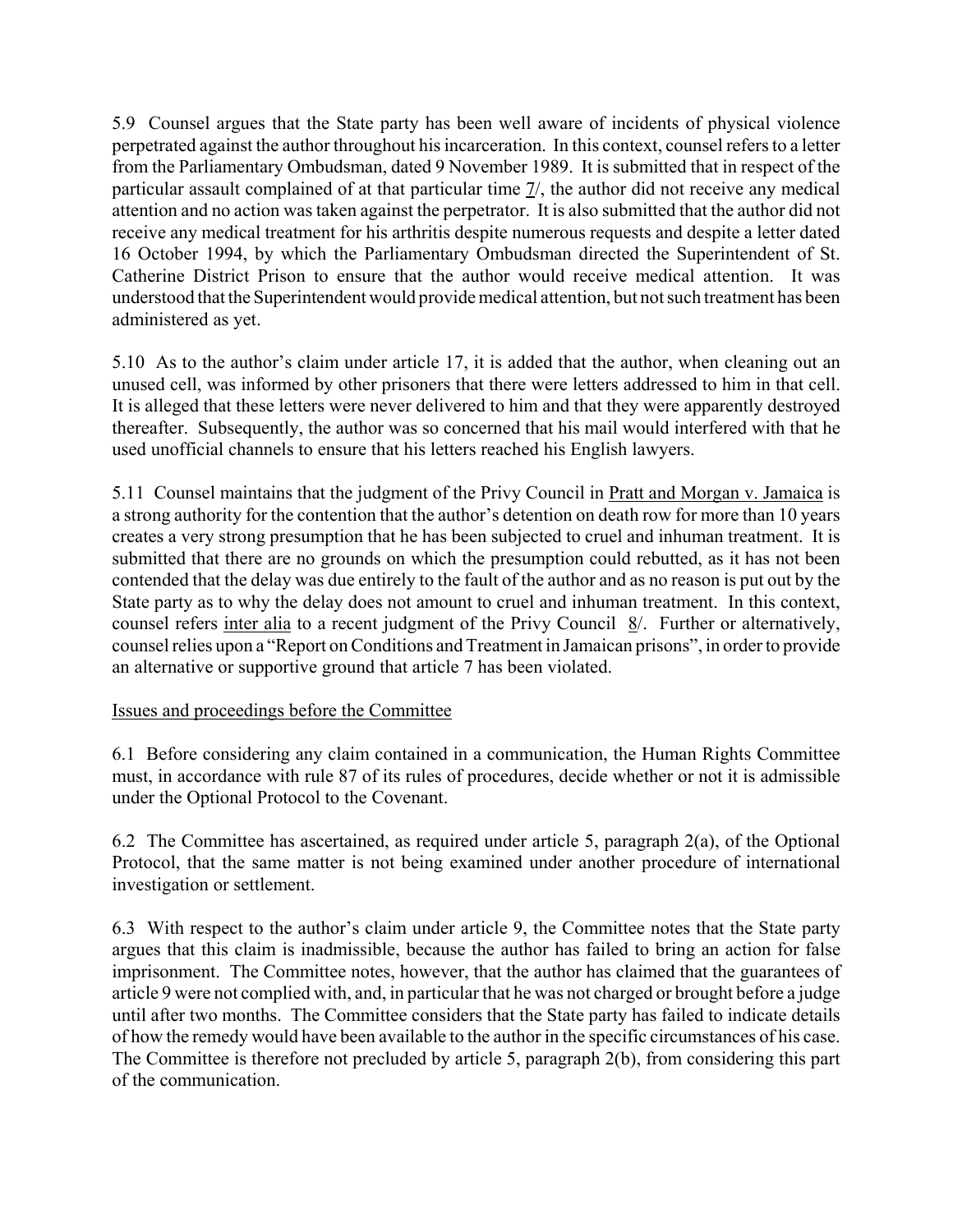6.4 With respect to the author's claims that he was not permitted to speak to any member of his family for five weeks after his arrest, that he was beaten while in police custody and that he was not segregated from convicted prisoners prior to his trial, the Committee notes that the author has failed to show what steps, if any, he has taken to bring these matters to the attention of the Jamaican authorities. In this respect, therefore, the Committee considers that the requirements of article 5, paragraph 2(b), of the Optional Protocol, have not been met.

6.5 The Committee further notes that part of the author's allegations relate to the instructions given by the judge to the jury. The Committee refers to its prior jurisprudence and reiterates that it is generally for the appellate courts of States parties to the Covenant to evaluate facts and evidence in a particular case. Similarly, it is not for the Committee to review specific instructions to the jury by the trial judge, unless it can be ascertained that the instructions to the jury were clearly arbitrary or amounted to a denial of justice. The material before the Committee does not show that the trial judge's instructions or the conduct of the trial suffered from such defects. Accordingly, this part of the communication is inadmissible as incompatible with the provisions of the Covenant, pursuant to article 3 of the Optional Protocol.

6.6 The Committee considers that the author has failed to substantiate, for purposes of admissibility, his claim that he was denied a fair hearing because the trial judge failed to discharge the initial jury after one juror had been seen talking with a member of the deceased's family. In this respect, the Committee notes that the author has indicated that the judge in fact examined the matter and that the trial documents do not reveal any information which might corroborate the author's claim. Consequently, this part of the communication is inadmissible under article 2 of the Optional Protocol.

6.7 The Committee considers that the author has failed to substantiate, for purposes of admissibility, his claim that he did not have adequate time and facilities for the preparation of his defence. The information before the Committee reveals that the author actually was represented at trial by the same attorney who had already represented him at the preliminary inquiry and was thus not represented by a new defence counsel during trial. Further, there is no indication that the author or his counsel ever complained to the judge that they needed more time to prepare the defence. Accordingly, this part of the communication is inadmissible under article 2 of the Optional Protocol.

6.8 The Committee considers that the author has failed to substantiate, for purpose of admissibility, his claim that he could not obtain the attendance of witnesses on his behalf, in particular, that he was threatened by police officers that potential defence witnesses would also be imprisoned. Furthermore, with regard to the author's allegation that one potential witness was prepared to give evidence on his behalf, the Committee, after having examined the court documents, notes that the defence in fact expressly renounced calling this witness. This part of the communication is therefore inadmissible under article 2 of the Optional Protocol.

6.9 As to the author's claim that his case was not reviewed without undue delay by the Court of Appeal, the Committee considers that the author has failed to substantiate, for purposes of admissibility, any circumstances which would render the period of time between the filing of the grounds for appeal and the hearing of the appeal unduly long in the author's case. This part of the communication is therefore inadmissible under article 2 of the Optional Protocol.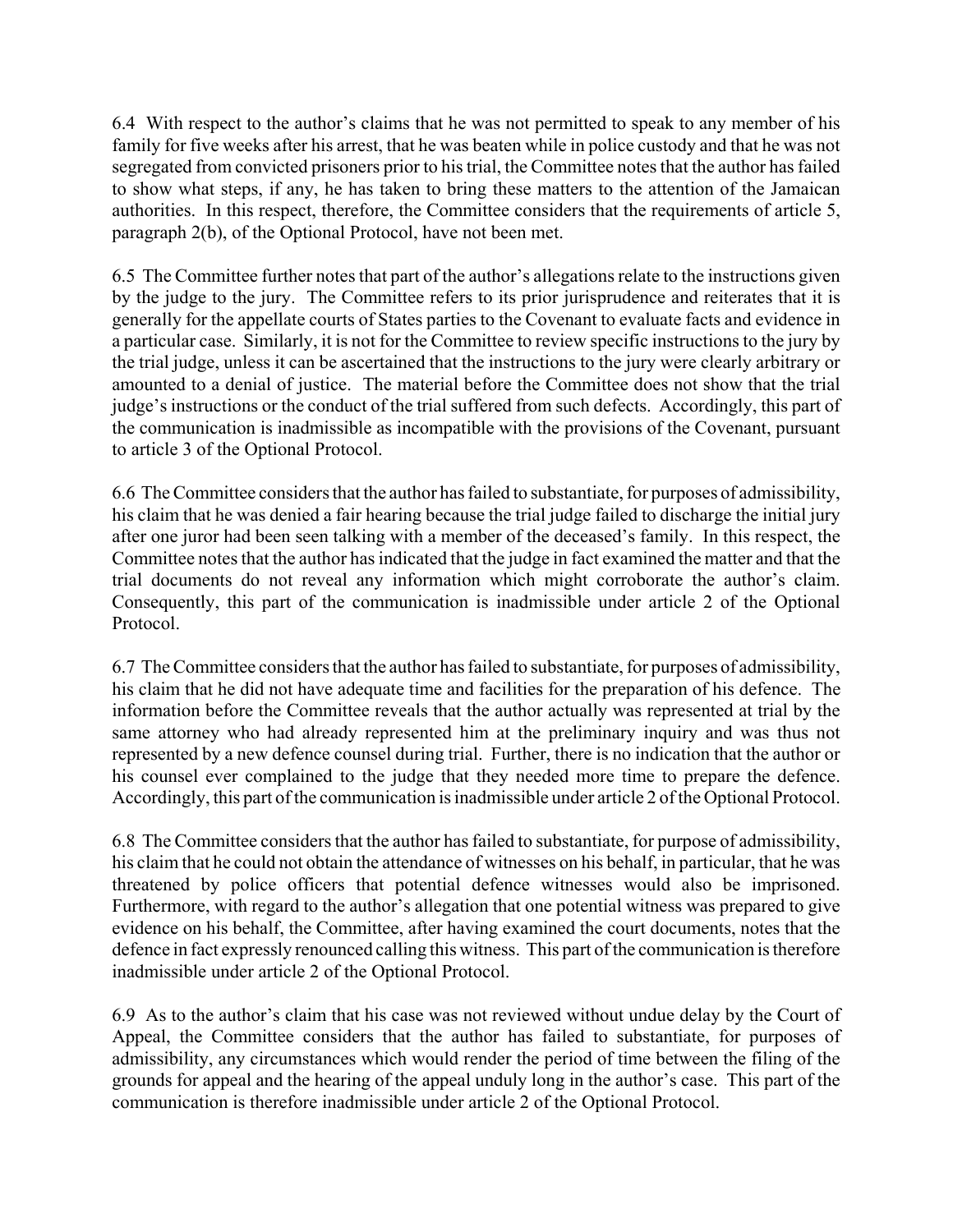6.10 The Committee considers that the claim that the author's representation on appeal was inadequate may raise issues under article 14, paragraph 3(b), of the Covenant.

6.11 With regard to the claim that the interference with the mail in the St. Catherine District Prison violated the author's rights under article 17 of the Covenant, the Committee considers that counsel has failed to show what steps were taken to bring this complaint to the attention of the authorities in Jamaica. In this respect, the communication does not fulfil the requirement of exhaustion of domestic remedies set out in article 5, paragraph 2(b), of the Optional Protocol.

6.12 With regard to the author's claim of ill-treatment after his conviction, and denial of medical treatment, the Committee notes that the State party has merely informed the Committee that it would investigate the author's allegation. In the circumstances, the Committee finds that the author's claim has been sufficiently substantiated, for purposes of admissibility, and may raise issues under article 10 of the Covenant which need to be examined on the merits.

6.13 The Committee next turns to the author's claim that his prolonged detention on death row, from 6 March 1985 to 16 May 1995, amounts toa violation of article 7 of the Covenant. The jurisprudence of this Committee remains that detention for a specific period would not be a violation of article 7 of the Covenant in the absence of some further compelling circumstances 9/. The Committee observes that the author has not substantiated, for purposes of admissibility, any specific circumstances of his case that would raise an issue under article 7 of the Covenant. This party of the communication is therefore inadmissible under article 2 of the Optional Protocol.

7. The Human Rights Committee therefore decides:

(a) that the communication is admissible in so far as it appears to raise issues under articles 9, in respect of the claim that the author was not promptly informed of the reasons for his arrest and of the charge against him, nor brought before a judge, 10, paragraph 1, in respect of the alleged physical violence after conviction and denial of medical treatment, and 14, paragraph 3(b), of the Covenant;

(b) that, in accordance with article 4, paragraph 2, of the Optional Protocol, the State party shall be requested to submit to the Committee, within six months of the date of the transmittal to it of this decision, written explanations or statements clarifying the matter and the measures, if any, that may have been taken by it. In particular, the State party is requested to provide the Committee with the results of its investigations into the author's allegations of ill-treatment and denial of medical treatment;

(c) that any explanations or statements received from the State party shall be communicated by the Secretary-General under rule 93, paragraph 3, of the Committee's rules of procedure, to the author and his counsel with the request that any comments that they may wish to submit thereon should reach the Human Rights Committee, in care of the Centre for Human Rights, United Nations Office at Geneva, within six weeks of the day of the transmittal;

(d) that this decision shall be communicated to the State party, to the author and to his counsel.